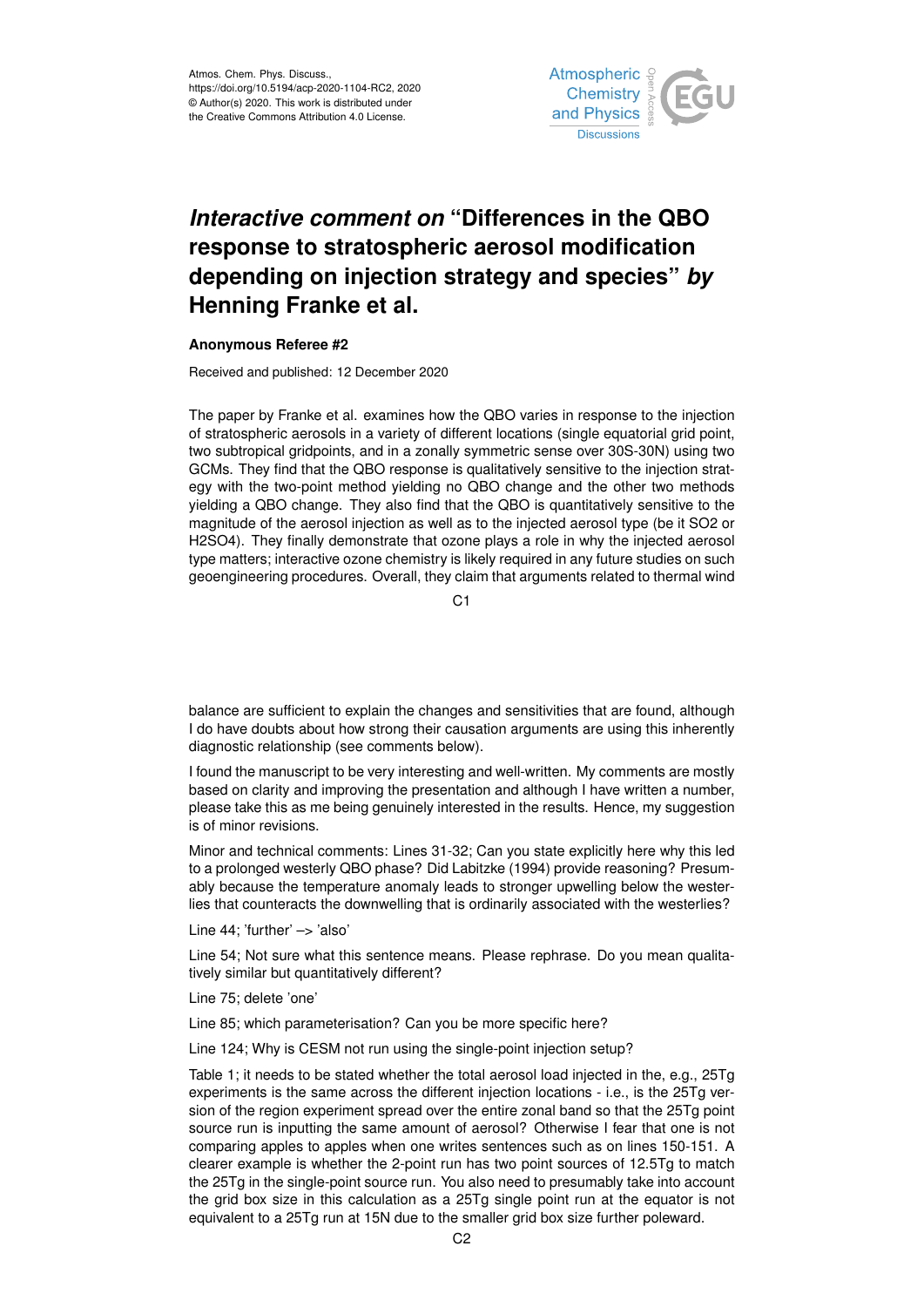Lines 131-133; I think a bit of background as to why these values are prescribed would be useful. Are they typical of the amount of aerosol injected in a volcanic eruption? Or are they generally used in current literature?

Section 3.1; The word 'disruption' in the title seems like a bit of a misnomer as thermal wind balance holds. The injection that causes changes in temperature and wind are in thermal wind balance with one another.

Line 172; why is this experiment chosen to present herein? Is there a linear relationship between the experiments so that the temperature anomaly in the lower stratosphere for the so2-5 run is five times smaller than the presented so2-25 run? Also, change 'exemplary' to 'exemplarily' (also in other places in the manuscript).

Line 174; what does 'usually positive poleward' mean here? Fig 3a shows the temperature gradient anomaly in the experiments where the aerosol is injected. Do you mean the Ty anomalies associated with the QBO in the control run?

Lines 183-184; Does figure 2b really show a more uniform meridional heating profile?

Line 185; still in the lower stratosphere though so I think this is worth reiterating. Aloft, it is not true.

Lines 196-197; I do not see this slight intensification of Ty between 15S and 15N - if anything there is a dipole across the equator. Please clarify. Lines 170-201; I think you need to be careful about the causation argument here. Indeed, thermal wind balance holds even at the equator. But the wording is very much stating that the aerosol injection changes the temperature structure which then leads to wind changes. Thermal wind balance cannot explicitly tell us this. This is even more clear aloft where there are large Ty and Tyy anomalies where the aerosol injection does not reach and it is hence the causation is less clear.

Lines 203-206; This is true when comparing different injection locations, but not true if you compare different magnitudes injections at the same forcing locations (I also asked

C3

before, is there a linearity in the temperature anomaly and wind anomaly in response to different magnitude injections? It appears that there might well be from figure 4 when comparing the 2xblack-line experiments). As I also stated, I am worried that comparing the different forcing locations is misleading if the overall injection magnitude is not the same.

Lines 207-210; I do not follow this. Can you be clearer here?

Lines 223-224; You only state this observation here in the runs, but it is not unexplained. It is not clear to me why the lower stratospheric anomalies lead to such strong w anomalies aloft compared to closer to the injection location. Please explain if it is known why.

Line 230; the static stability changes in the tropical stratosphere though, right? Is there also a change at higher latitudes that affects the planetary wave propagation in the way that Chen and Robinson (1992) espoused? My guess is that it is due to the change in winds at higher latitudes that changes in planetary waves occur.

Lines 237-238; How can you attribute the w>0 anomalies in fig 5 to the SMC as opposed to just a change in the BDC?

Line 247; Is there a threshold above which the injection acts to no longer drive an oscillating QBO but instead drives constant westerlies/easterlies? At some injection rate between 5 and 25, there must be a crossover, the knowledge of which would presumably be useful for policy planning.

Figure 6; The 5S-5N meridional average is not a good measure for Tyy given that Tyy looks pretty symmetric about the equator (fig 3) so that the two likely cancel. I suggest to split into 5S and 5N (which should likely be antisymmetric).

Figure 7; at what height is this line plot?

Lines 271-274; Is the difference between these different injection-species runs significant? It looks to be a very minor difference (also between 2nd and 3rd columns of fig